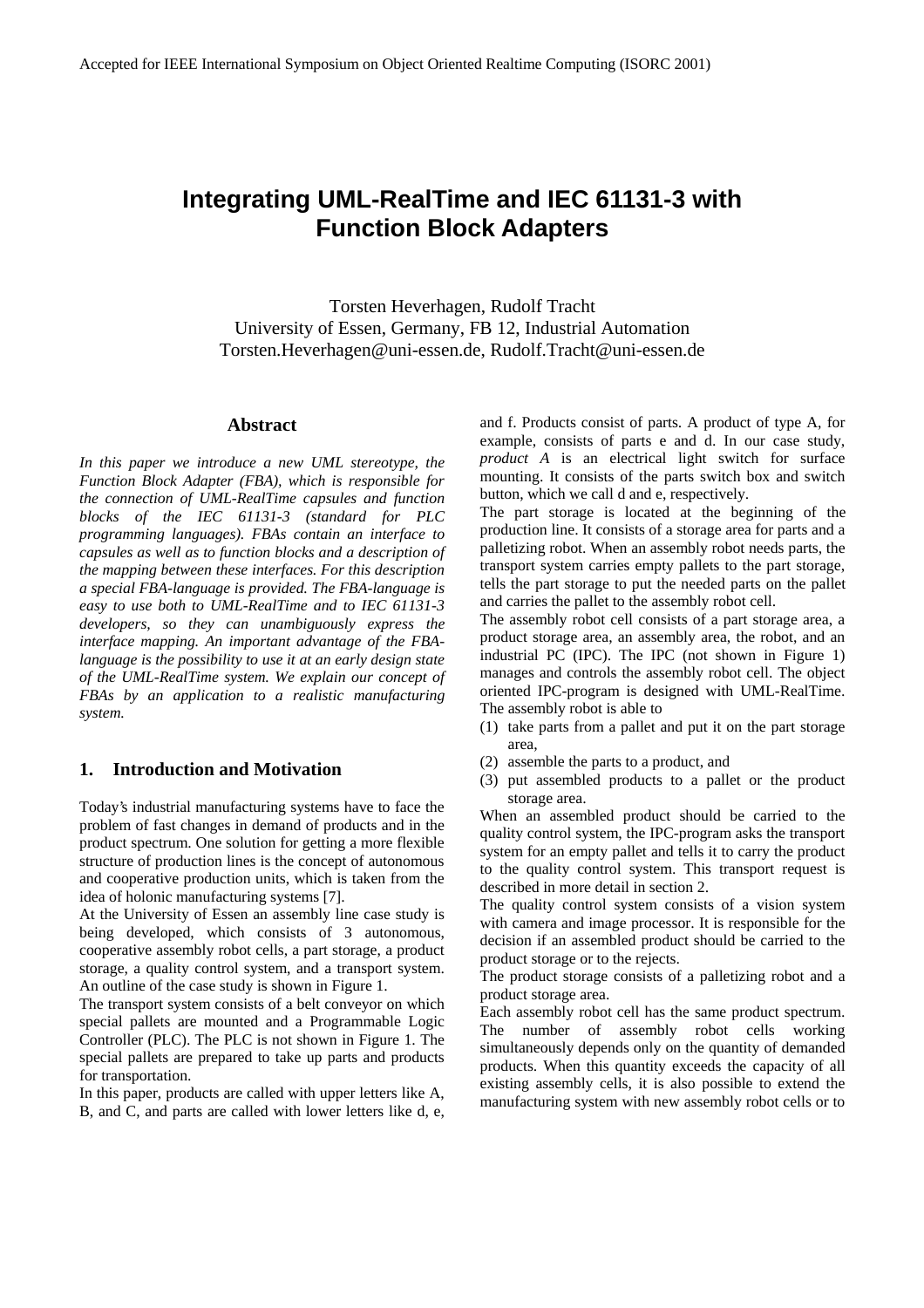

**Figure 1. Outline of the assembly line case study**

raise the productivity of existing assembly robot cells with improved components.

In cases like mentioned above our approach is to use UML-RealTime for the development of new components. The integration into an existing IEC 61131-3 environment is then modeled with *Function Block Adapters* (FBAs), which we introduce in this paper.

Without FBAs the integration of new components must be done at a very technical level. Depending on the PLChardware the communication with PLCs can be established over fieldbus systems, serial interfaces, or digital inputs and outputs. The description of which UMLsignals correspond to which PLC software interfaces (IEC 61131-3) is often left out. Instead a developer must extract this information out of low level C code.

With FBAs a developer can describe the mapping of UML-RealTime to PLC software interfaces without knowledge about how the hardware communication is realized.

Every IEC 61131-3 program can be viewed as a Function Block with input and output variables. (In this paper we only discuss Function Blocks defined in IEC 61131-3.) So with a FBA every IEC 61131-3 program can be adapted. FBAs are applied during the object oriented design phase. Technical details are added later in the implementation phase.

To illustrate FBAs by an example we at first pick a small scenario out of our case study (section 2). We assume, that the transport system is described by a Function Block and the assembly robot cell X is described by UML-RealTime. The Function Block interface is discussed in section 3. For better understanding we show only those parts of the interface, which are needed for our example scenario. This is the same for the UML-RealTime interface explained in section 4. In section 5 we introduce our concept of a *Function Block Adapter* (FBA), which is the main contribution of this paper. In section 6 we discuss related work, give a summary and close this paper with an outline of our future work in this area.

## **2. The Example Scenario**

To explain FBAs by an example we use a small scenario out of our case study. For this scenario only a part of the case study shown in Figure 1 is necessary. This part is shown in Figure 2.

We assume that the assembly robot X has produced a product of type A. Now the product must be transported to the quality control. Therefore, assembly robot X sends a transport request to the transport system. This transport request contains the information about the type, sender, and

receiver of the product, which is *A*, *assembly robot X*, and *quality control*, respectively. When the transport system receives the request, it needs some time to coordinate the transport request with transport requests of other stations. Much more time is spent on the fact, that a pallet, which can take up the product, has to be carried to the assembly robot.



**Figure 2. Considered part of the case study**

When such a pallet has arrived at the assembly robot X, the transport system tells the assembly robot to put the product on the pallet. This also needs some time for the robot to perform its movements. During this time the transport system may not move the pallet. It has to wait until the assembly robot sends a *pallet free* signal. Then the transport system can carry the pallet to the quality control, where a similar communication takes place.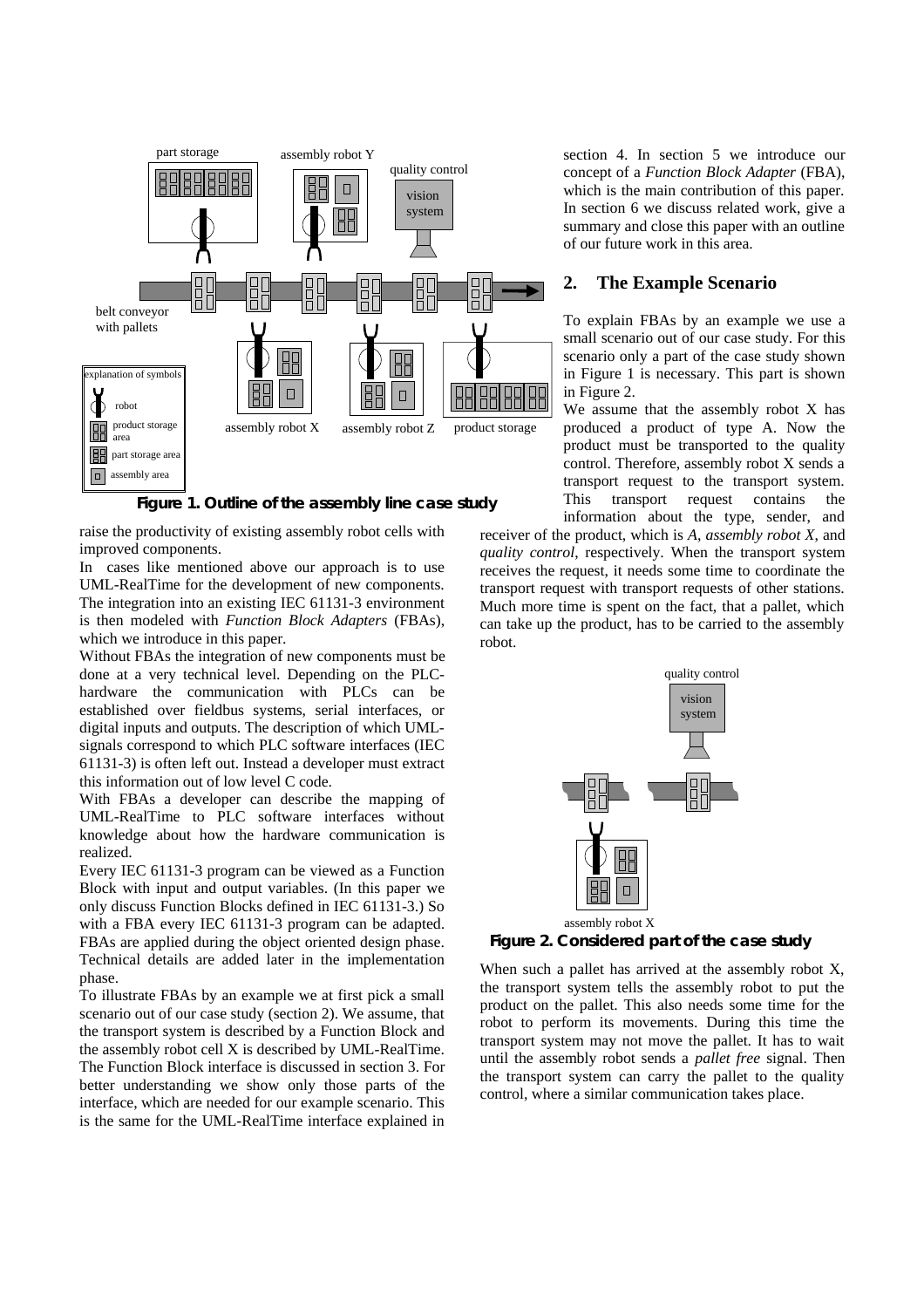In the following we concentrate on the communication between the assembly robot and the transport system. This communication consists of the three signals

- (1) *transport request*,
- (2) *put product*,
- (3) *pallet free*.

The next two sections explain how these signals are modeled in Function Blocks (section 3) and UML-RealTime (section 4).

### **3. The Function Block Interface**

As stated in section 1 each IEC 61131-3 program can be viewed as a Function Block. In Figure 3 the Function Block for the transport system is displayed. Its name is *TransportSystem*.

It contains four input variables *Type\_IN, StationNr\_IN, Take\_IN, OK\_IN* and four output variables *Type\_OUT, StationNr\_OUT, Give\_OUT, OK\_OUT*.

In the PLC system product and part types are called with numbers. Therefore *Type\_IN* and *Type\_OUT* are integer variables. They are used for product and part numbers in *transport requests*. Stations like robot cells or the quality

control system are also called with numbers. In *transport request*s *StationNr\_IN* and *StationNr\_OUT* contain the information about the participating stations. They are of type integer. Furthermore there are two Boolean variables *OK\_IN* and *OK\_OUT* which are used for acknowledgements in transport requests. The Boolean variable *Take\_IN* is used to signal the transport system with a low-high-edge, that the station given in *StationNr\_IN* wishes to put a product or part given in *Type\_IN* on a pallet. After a low-high-edge of signal *Take\_IN* the

transport system awaits the acknowledge with a low-highedge of *OK\_IN*. Then with this acknowledge the destination station for the product or part should be provided in *StationNr\_IN*. *Give\_OUT* is a Boolean variable used by the transport system to signal the station given in *StationNr\_OUT* that it may put the product or part given in *Type* OUT on a pallet.

The *transport request* signal (1) from our example scenario is shown in Figure 4 by a timing diagram. Such timing diagrams are the normal way for PLC developers to show valid assignments of input and output variables of Function Blocks.

In timing diagrams time is going from left to right. On the very left side the used variables are written. The vertical lines mark special points of time which we need in the following



**Figure 3. The Function Block interface**

for our discussion.

t1 is the time when the signal transmission of the *transport request* from the assembly robot X to the transport system starts.  $t_2$  is the time when the low-high-edge is applied to *Take\_IN*.  $t_2 = t_1 + 2$  ms (milliseconds) to make sure that the data on *Type\_IN* (number of product A) and *StationNr\_IN* (number of assembly robot X) is valid. The transport system acknowledges the data input on  $t_3$  with a low-high-edge on *OK\_OUT*. With this edge the input signals are reset by the assembly robot. The time between  $t_2$  and  $t_3$  is determined by the PLC. This is the same for the duration of the *OK OUT* signal which ends with  $t_4$ . On  $t_4$ the assembly robot gives the information about the destination for the product A.  $t_5$  has the same reason like



t2. It is to make sure that the input data on *StationNr\_IN* (number of the quality control station) is valid.  $t_5 = t_4 + 2$ ms. On  $t_6$  the transport system acknowledges the data input with a low-high-edge on *OK\_OUT*. With this edge the input signals are reset by the assembly robot. With  $t_7$ the transmission of the transport request is finished. After this transmission the transport system needs some



**Figure 5. Timing diagram for the put product signal**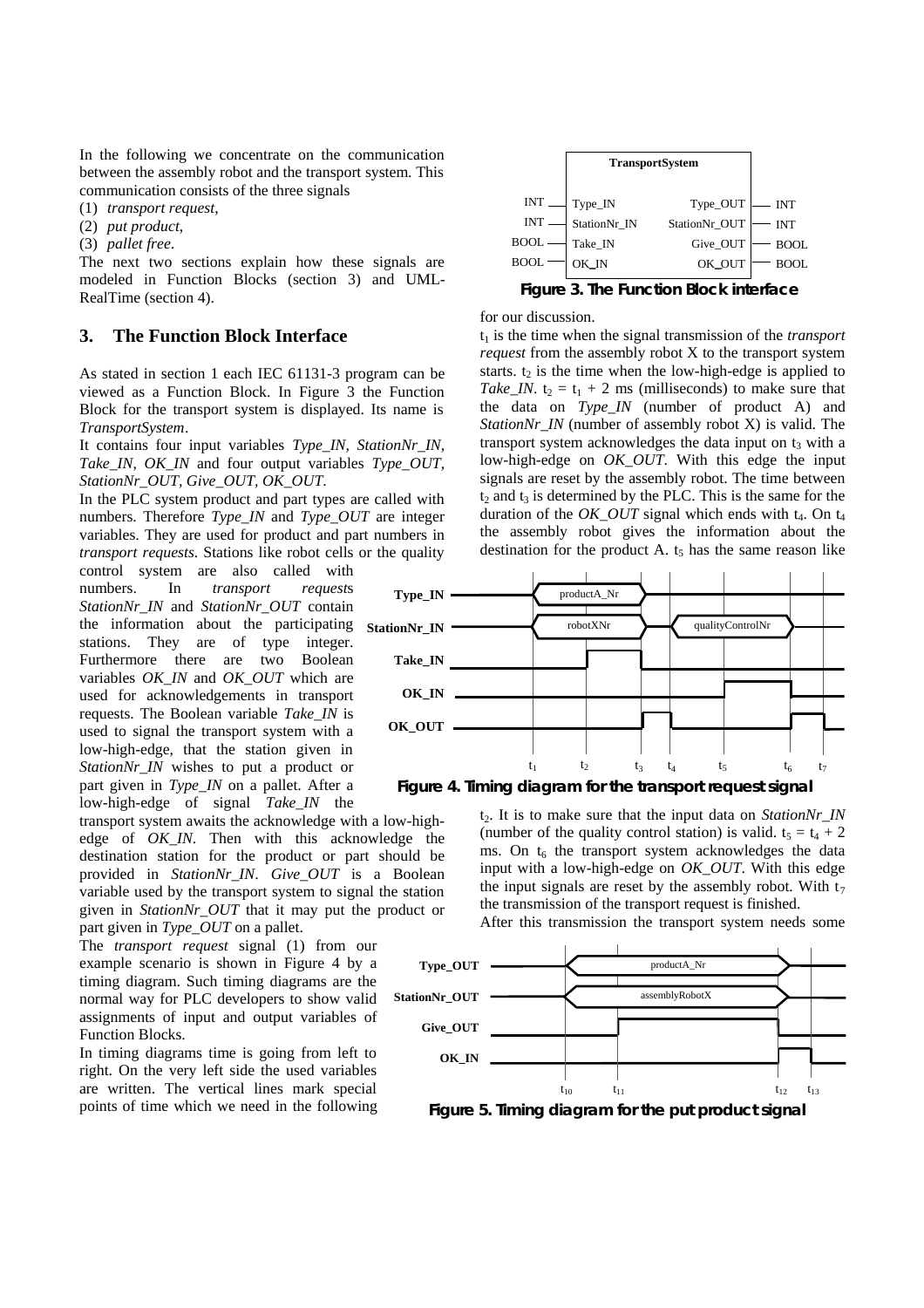time to provide a pallet for the assembly robot.

When a pallet is arrived at the assembly robot X, the transport system sends the signal *put product* to the assembly robot like stated in section 2. This is shown in Figure 5. The transmission starts with  $t_{10}$  when the output data is set (*Type\_OUT* = number of product A; *StationNr*  $OUT =$  *number of assembly robot X).* With the low-high-edge on *Give OUT* at  $t_{11}$  the signal is sent and valid.

Now the robot needs time to put the product on the pallet. If this is done and the robot arm is out of the collision zone of the transport system, the robot signals *pallet free* at  $t_{12}$  for 2 ms. With  $t_{13}$  the transmission is finished.

In this section we have explained how a PLC developer would describe software interfaces of the transport system needed for our example scenario. The next section explains the UML-RealTime software interface of the assembly robot X.

#### **4. The UML-RealTime Interface**

When object oriented systems are built it is a good idea to introduce a software system architecture at an early design state. An outline of the software architecture is shown in Figure 6.

In this paper we use a special UML dialect called UML-RealTime or UML-RT. An introduction to UML-RT is given in [2]. UML-RT is very similar to ROOM [5] which is in fact the predecessor. A tool for modeling with UML-RT is Rational Rose RealTime. Figure 6 does not use the correct UML-RT syntax because it would go in too much detail to describe the complete architecture. The main idea of the architecture shown in Figure 6 is the use of the mediator design pattern [1], which results in a more loose coupling between system components. The system mediator encapsulates the communication between system components. As a consequence the communication between assembly robot X and the transport system is established over the system mediator. Therefore in this section we explain the communication between the assembly robot X and the system mediator, which defines the assembly robot interface.

We chose UML-RT because of its clear separation of interface and implementation. UML-RT uses special stereotypes to specify interfaces of active objects. Instead of normal classes capsules are applied to model an active class. A capsule communicates over ports with its environment. In Figure 7 two capsules *SystemMediator* and *AssemblyRobot* are displayed. Ports are shown in a new area of the capsule class symbol below the area for operations. Capsule *SystemMediator* has no visible attributes or operations, but two ports called *~transportSystemPort* and *assemblyRobotXPort*. Capsule *AssemblyRobot* has one port called ~*transportSystemPort*.



**Figure 6. Software system architecture**

Over ports only defined signals can be sent or received. The signals of a port are defined by protocols. Protocols are associated to ports. In Figure 7 two associations with stereotype <<port>> are visible which connect port ~*transportSystemPort* of capsule *AssemblyRobot* and *assemblyRobotXPort* of capsule *SystemMediator* with the protocol *TransportProtocol*. The ~*transportSystemPort* of capsule *SystemMediator* is specified in more detail in



section 5. *TransportProtocol* contains two incoming signals *transport\_request* and *pallet\_free* and one outgoing signal *put\_product*. With this a *SystemMediator* can send signal *put\_product* and receive the signals *transport\_request* and *pallet\_free* over port *assemblyRobotXPort*. If a port name begins with a tilde  $\sim$ this port is called conjugated. This means, that the signal direction is inverted. For example an *AssemblyRobot* can send the signals *transport\_request* and *pallet\_free* and receive signal *put\_product* over port

| <b>TransportRequestData</b>                                     | <b>PutProductData</b>                    |
|-----------------------------------------------------------------|------------------------------------------|
| sender: AnyStation<br>receiver: AnyStation<br>type: PartType    | sender: AnyStation<br>type: PartType     |
| getSenderID : int<br>getReceiverID : int<br>getPartTypeID : int | setSender(int id)<br>setPartType(int id) |

**Figure 8. Data classes**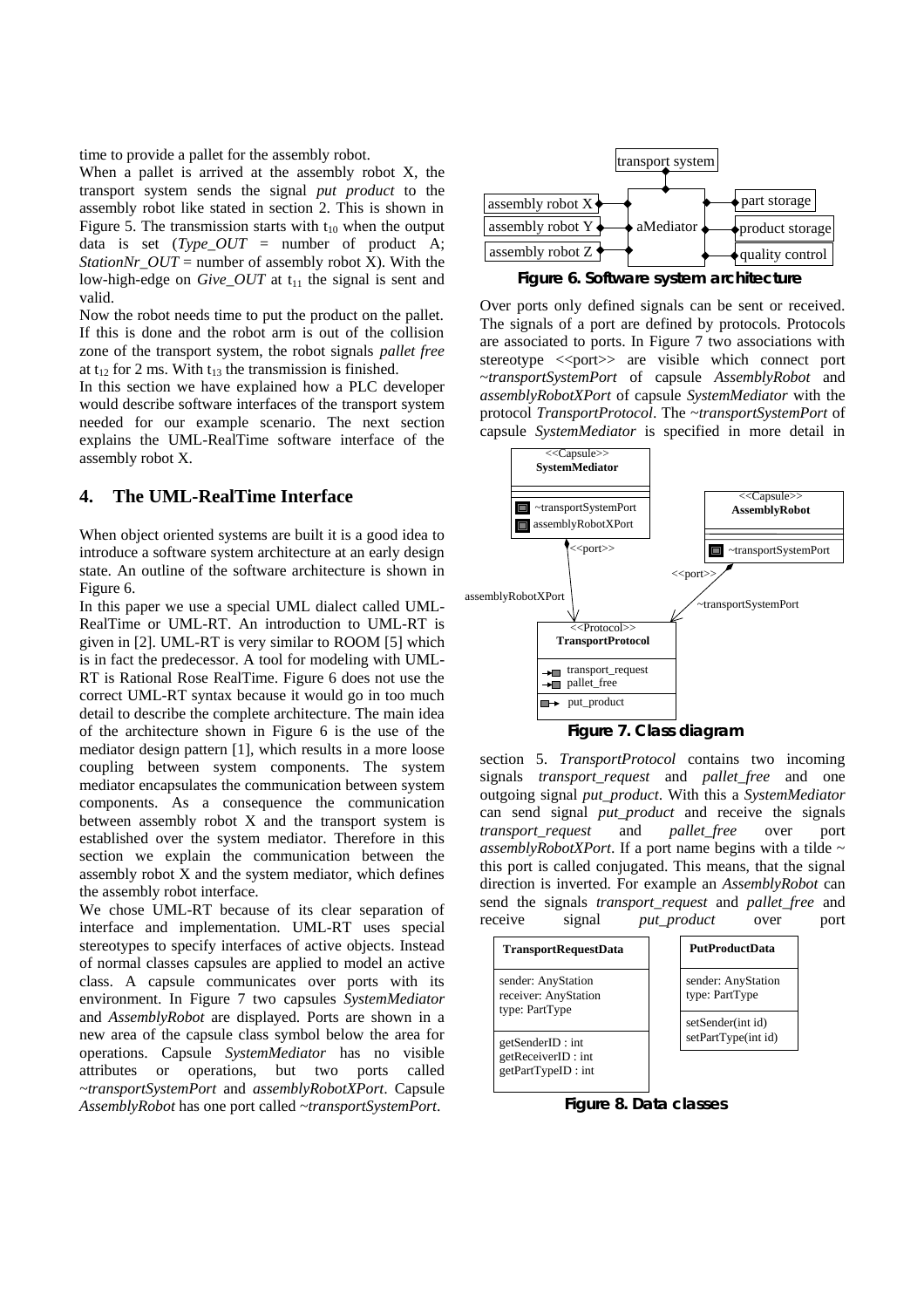

**Figure 9. Structure diagram**

~*transportSystemPort*.

A signal is specified with its name and a data class. The data class of signal *transport request* is *TransportRequestData* (Figure 8). The data class of signal *put\_product* is *PutProductData*. *TransportRequestData* contains complex attributes for sender, receiver (destination) and type (product type) of the transport request. To ease the access of identifiers used in the environment of the manufacturing system there are several accessing methods provided (*getSenderID, getReceiverID, getPartTypeID*). The information of class *PutProductData* is set by setting methods (*setSender, setPartType*). Such accessing methods are often used to translate between different nomenclatures. Signal *pallet\_free* doesn't need a data class.

Connections between ports are shown in special diagrams called structure diagrams. The structure diagram showing the connection between the ~*transportSystemPort* of *AssemblyRobot* and the *assemblyRobotXPort* of *SystemMediator* (connector1) is displayed in Figure 9.

A structure diagram is similar to a collaboration diagram. Both show class roles of objects. In structure diagrams associations are drawn between port symbols. Such associations are called connectors.

A normal port is displayed as a black rectangle and a conjugated port as a white rectangle on the boundary of class roles. With *connector1* a communication between capsules like displayed in Figure 10 is possible.

The sequence diagram of Figure 10 shows the necessary messages to fulfill the requirements of our example



**Figure 10. Sequence diagram**

scenario. If we forget the relaying time of the mediator, the sending of signal *transport\_request* should be in ideal circumstances the time  $t<sub>2</sub>$  of the timing diagram in Figure 4. Note that the arrow of this message is single sided. This means, that the message is asynchronous. The sender does not wait for the receiver of the message. The transport system responds at time  $t_{11}$  from Figure 5 with the signal *put\_pallet*. This is a synchronous message. The sender of the message waits for an acknowledgement. At  $t_{12}$ assembly robot X acknowledges with *pallet\_free*. The scenario is over.

The next section explains the missing connection between the capsule *SystemMediator* and the Function Block *TransportSystem* through a *Function Block Adapter*.

# **5. Introducing a Function Block Adapter**

The last two sections explained the interface of the transport system and of the assembly robot. The missing link between them is a *Function Block Adapter* illustrated in Figure 11.

> In Figure 11 we show an extended structure diagram with a capsule, a *Function Block Adapter*, and a Function Block. The capsule is the system mediator known from section 4. The system mediator is connected through the port ~*transportSystemPort* to the *Function Block Adapter* called *TransportSystemFBA*. *TransportSystemFBA* contains a port called *transportPort* and connection lines to the interface variables of the Function Block *TransportSystem*. In the structure diagram the Function Block *TransportSystem* is instantiated with the name *aTransportSystem*. The *Function Block Adapter* is responsible for the translation of the signals coming from port

*transportPort* to assignments of the input and output variables of *TransportSystem*. From the side of the transport system the FBA looks like a Function Block. The variables of the transport system are assigned like explained in Figure 4 and Figure 5. From the view of UML-RT the FBA looks like a capsule. The system mediator can relay the messages to the



**Figure 11. Extended structure diagram with a FBA**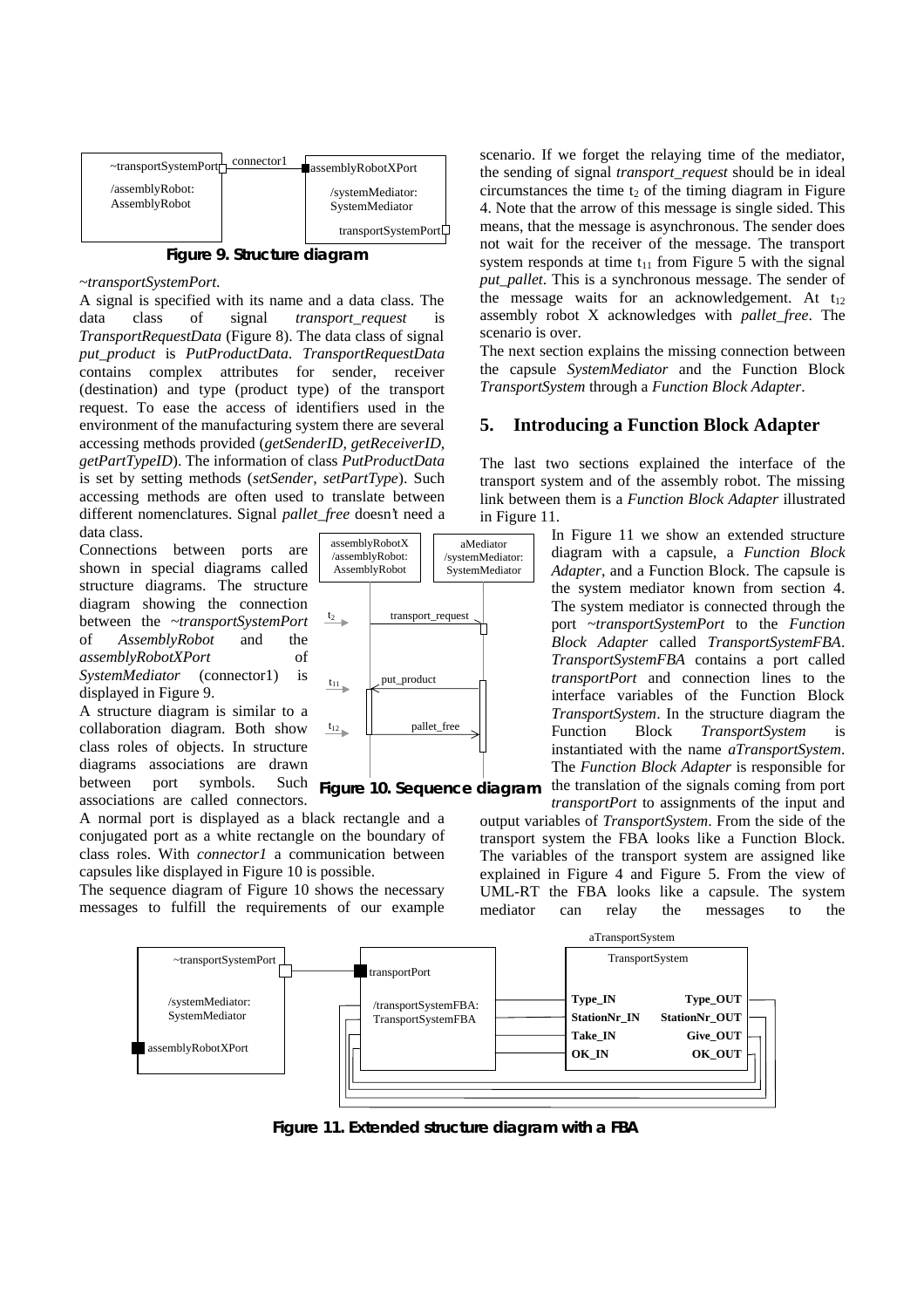

**Figure 12. The sequence diagram with a FBA**

*TransportSystemFBA* as it would do it to a transport system capsule which is directly designed in UML-RT. The relayed signals are shown in Figure 12.

Now we can determine the timestamps of the timing diagrams of section 3 more realistic. Of course the FBA cannot forget the delay time between  $t_1$  and  $t_2$  like suggested in Figure 10. So in ideal circumstances the incoming of signal *transport\_request* over port *transportPort* is the same time like  $t_1$ .

The timestamps  $t_{11}$  and  $t_{12}$  are also only correct if we forget the relaying time of the FBA. But if we remember, that we are in the object oriented design phase, such thoughts can be moved to the implementation phase. At first we look at how the requirements for the mapping between a capsule and a Function Block can written down.

The class *TransportSystemFBA* is shown in Figure 13. It is of stereotype <<FunctionBlockAdapter>>. This stereotype has the same interface like capsules.

Additional attributes are used to represent the input and output variables of the adapted Function Block. These attributes are displayed like normal attributes of UML classes.

The behavior of a FBA is expressed by a special language - the FBA-Language.

#### **5.1 The FBA-Language**

The FBA-Language defines operations which are called when signals arrive from a port or from the Function Block. We distinguish between operations for the translation from UML-Signals to Function-Block-Signals (FB-Signals) and operations for the translation from FB-signals to UML-Signals.

In operations of the first category two functions are needed. *Delay(time)* is a function that delays the execution of following commands for the time given as a parameter. *WaitFor(bool, time)* is a function that delays the execution of following commands until the Boolean expression given as first parameter evaluates

from false to true. The second parameter is a timeout, which assures that the FBA is not able to hang up. Additionally to these two functions we only need assignments. In assignments access to properties of the FBA class and used data classes is possible. Properties of UML classes are Attributes, Operations, and AssociationEnds. An example operation for the translation of the UML-Signal *transport\_request* to the FB-Signal specified in Figure 4 is the following:

(1) ON UML-Signal transport\_request PORT

- transportPort (2) PRECONDITION OK\_OUT = false
- $(3)$  BEGIN
- $(4)$  Take\_IN := false;
- $(5)$  OK\_IN := false;
- (6)  $Type\_IN :=$
- transport\_request.getPartTypeID(); (7) StationNr\_IN :=
- transport\_request.getSenderID();
- (8) Delay(2ms);<br>(9) Take IN :=
- Take IN :=  $true$ ;
- (10) WaitFor( OK\_OUT, 1s);
- (11) Take\_IN := false;<br>(12) Type IN := 0;
- (12)  $Type IN := 0;$ <br>(13) StationNr IN StationNr IN := 0;
- (14) WaitFor(  $OK\_OUT = false, 1s$ );<br>(15) StationNr\_IN :=
- StationNr\_IN :=
- transport\_request.getReceiverID();
- (16) Delay(2ms);
- $(17)$  OK IN := true;
- (18) WaitFor(  $OK_OUT, 1s$ );<br>(19) OK IN := false;
- (19)  $OK_IN := false;$ <br>(20) StationNr IN :=  $StationNr_IN := 0;$
- (21) WaitFor( OK\_OUT = false, 1s);
- (22) END
- (23) POSTCONDITION OK\_OUT = false

In the following, if we refer to a timestamp  $t_x$  these timestamps are given in Figure 4, Figure 5, and Figure 12. Line (1) starts with "ON UML-Signal" to denote that this



**Figure 13. Class diagram with a FBA**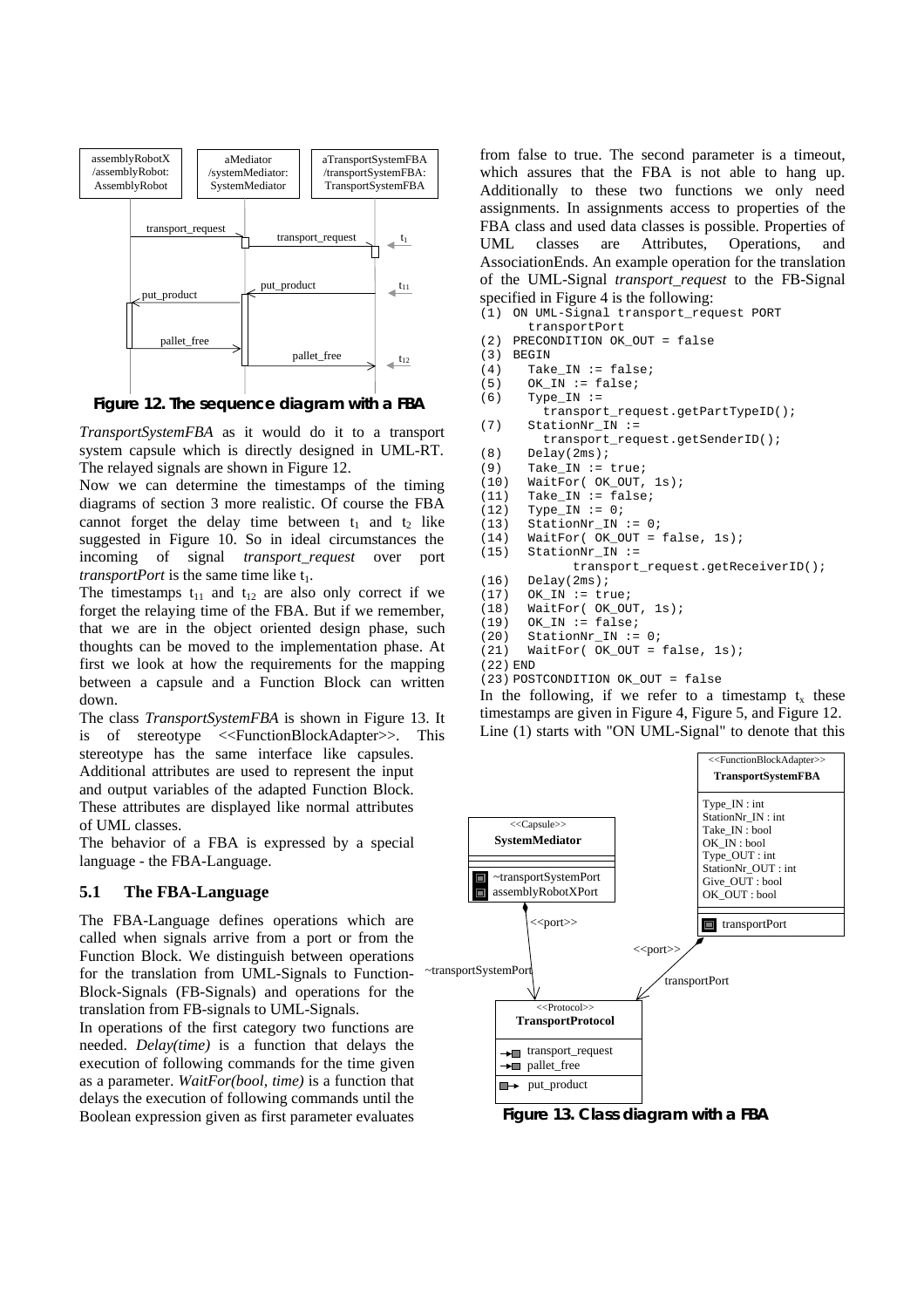operation translates from a UML-Signal to a FB-Signal. "transport request" is the name of the UML-Signal to translate. Furthermore it is necessary to define the port of the signal. Because we did not restrict a FBA to have only one port, signals with the same name but different meaning can come through different ports. So with "PORT transportPort" the port of signal *transport\_request* is defined.

Line (2) is an OCL precondition which is optional.

With line (3) the translation of the message starts. In Figure 4 this is denoted with time  $t_1$ .

Lines (4) to (7) assign values to the input variables of Function Block *TransportSystem*. With signal *transport\_request* an instance of data class *TransportRequestData* is associated. In our FBA-Language access to properties of this data class instance is given with the use of the UML-Signal name as instance name. So the expression "transport\_request.getPartTypeID()" accesses the operation *getPartTypeID* of class *TransportRequestData*. Expressions like this are known from the Object Constraint Language (OCL) of UML. Nevertheless the FBA-Language cannot be a subset of the OCL because OCL is not a programming language. OCL is a pure expression language [6]. Most expressions of our FBA-Language have OCL-Syntax.

Assignments in the FBA-Language take no time. This means, that from line (3) to line (7) there is no time delay.

In line  $(8)$  the function "Delay $(2ms)$ " delays time for 2 milliseconds. This is the delay between  $t_1$  and  $t_2$ .

At  $t_2$  the input variable *Take\_IN* is set with line (9)  $"Take_N := true;"$ 

In line  $(10)$  the command "WaitFor $($  OK OUT, 1s);" waits for the output variable *OK\_OUT* to become *true*. If this takes more than a second, an error message is generated and the message translation is cancelled. In normal operation after line  $(10)$  the time  $t_3$  is reached.

Line (11) to (13) assign the new values to input variables as given in Figure 4.

With a high-low-edge of *OK\_OUT* (line (14)) the destination of the product is given in line (15). After a time delay of 2 milliseconds in line (16) the PLC is forced to take in the destination data with line (17). Line (18) is the same like line (10). Lines (19) and (20) reset the input variables *OK\_IN* and *StationNr\_IN*. Line (21) waits for the PLC to assure that the message take over is finished. Line (22) denotes time  $t_7$  of Figure 4. The postcondition is in line (23).

The last operation described how the UML-Signal *transport\_request* is translated into a FB-Signal. Next we show an operation of the second category for the translation of FB-Signals into UML-Signals. For operations like this additional functions *SendSync(port,*

*send\_signal, receive\_signal, timeout)* and *SendAsync(port, send\_signal)* are needed, which send asynchronous or synchronous messages through ports of the FBA. Furthermore declarations of instances of signals are added which are used in calls of the functions *SendSync* and *SendAsync*. *SendAsync* sends an asynchronous message *send\_signal* through port *port*. This asynchronous sending of signal *send\_signal* takes no time. If *SendSync* is used instead and *receive\_signal* is given as an incoming signal of port *port* and a timeout is set, the function at first sends *send\_signal* and then waits for *receive\_signal*.

An example of an operation of the second category is the following:

- (1) ON FB\_Signal Give\_OUT
- (2) PRECONDITION (Type\_OUT <> 0) &
- (Station\_Nr\_OUT <> 0)
	-
- $(3)$  SIGNALS<br> $(4)$  sigl: sig1: TransportProtocol.put product;
- (5) sig2: TransportProtocol.pallet\_free;
- 

 $(6)$  BEGIN<br> $(7)$  OK\_1  $OK_IN := false;$ 

- (8) sig1.setSender(StationNr\_OUT);
- (9) sig1.setPartType(Type\_OUT);
- (10) SendSync(transportPort, sig1, sig2, 60s);
- $(11)$  OK IN := true;
- $(12)$  Delay $(1ms)i$ <br> $(13)$  OK IN := fa
- $OK_IN := false;$ (14) END
- (15) POSTCONDITION Give\_OUT = false

The operation starts with "ON FB\_Signal Give\_OUT" which means that the operation is invoked when *Give\_OUT* becomes *true*. *Give\_OUT* could also be a Boolean expression. Lines (3) to (5) define to signal instances *sig1* and *sig2*. Line (6) denotes time  $t_{11}$ . Lines (7) to (9) set necessary variables. Access to properties of data classes is given by the name of a signal instance, a dot, and the property name. Line (10) is the function call of *SendSync*. The UML-Signal *transport\_request* is sent at t<sub>11</sub>. The function *SendSync* now waits for signal *pallet\_free.* After receiving of signal *pallet\_free* time t<sub>12</sub> is reached. Lines (11) to (13) tell the PLC the successful translation of the FB-Signal. At  $(14)$  time  $t_{13}$  is reached and the operation is finished.

The two operations explained above are typical examples for translation operations of FBAs. All operations consist in their body of the following elements:

- assignments to variables of the associated Function Block
- access to properties of data classes of signals
- calls of the functions
	- Delay(time)
		- WaitFor( bool\_expression, timeout)
		- SendAsync(port, send\_signal)
	- SendSync(port, send\_signal, receive\_signal, timeout)